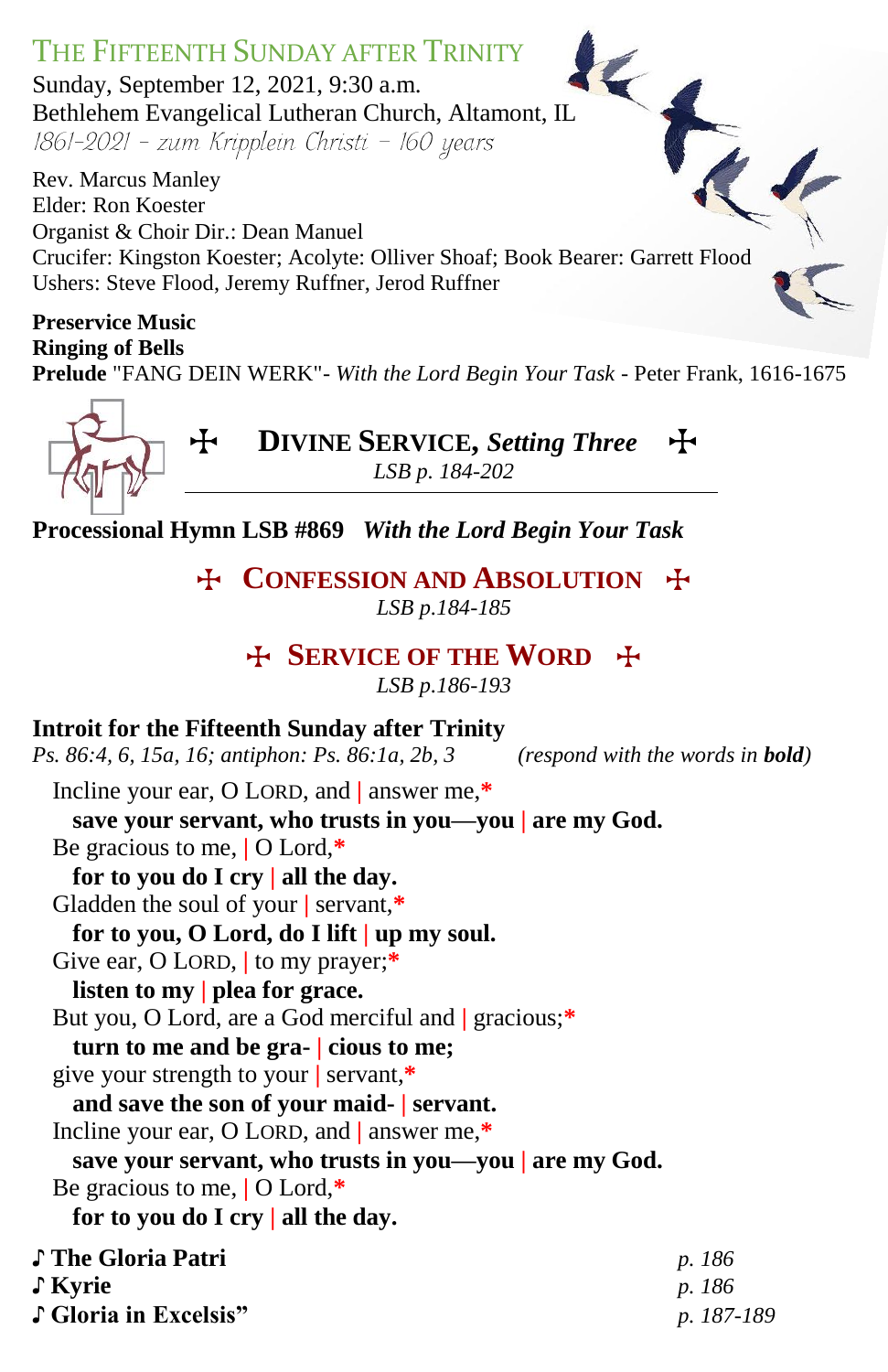#### ♪ **Salutation** *p. 189*

# **Collect for the Fifteenth Sunday after Trinity**

# **P: Let us pray.**

O Lord, we implore You, let Your continual pity cleanse and defend Your Church; and because she cannot continue in safety without Your aid, preserve her evermore by Your help and goodness; through Jesus Christ, Your Son, our Lord, who lives and reigns with You and the Holy Spirit, one God, now and forever.

## **C:** ♪ **Amen**

#### *Please be seated*

#### **Old Testament Reading: 1 Kings 17:8-16**

<sup>8</sup>Then the word of the LORD came to him,  $94$ <sup>c</sup>Arise, go to Zarephath, which belongs to Sidon, and dwell there. Behold, I have commanded a widow there to feed you." <sup>10</sup>So he arose and went to Zarephath. And when he came to the gate of the city, behold, a widow was there gathering sticks. And he called to her and said, "Bring me a little water in a vessel, that I may drink." <sup>11</sup>And as she was going to bring it, he called to her and said, "Bring me a morsel of bread in your hand." <sup>12</sup>And she said, "As the LORD your God lives, I have nothing baked, only a handful of flour in a jar and a little oil in a jug. And now I am gathering a couple of sticks that I may go in and prepare it for myself and my son, that we may eat it and die." <sup>13</sup>And Elijah said to her, "Do not fear; go and do as you have said. But first make me a little cake of it and bring it to me, and afterward make something for yourself and your son. <sup>14</sup>For thus says the LORD the God of Israel, 'The jar of flour shall not be spent, and the jug of oil shall not be empty, until the day that the LORD sends rain upon the earth."<sup>3</sup> <sup>15</sup>And she went and did as Elijah said. And she and he and her household ate for many days. <sup>16</sup>The jar of flour was not spent, neither did the jug of oil become empty, according to the word of the LORD that he spoke by Elijah.

P: This is the Word of the Lord.

C: **Thanks be to God.**

### **Epistle Reading: Galatians 5:5:25 – 6:10**

<sup>25</sup>If we live by the Spirit, let us also walk by the Spirit. <sup>26</sup>Let us not become conceited, provoking one another, envying one another.

<sup>1</sup>Brothers, if anyone is caught in any transgression, you who are spiritual should restore him in a spirit of gentleness. Keep watch on yourself, lest you too be tempted. <sup>2</sup>Bear one another's burdens, and so fulfill the law of Christ. <sup>3</sup>For if anyone thinks he is something, when he is nothing, he deceives himself. <sup>4</sup>But let each one test his own work, and then his reason to boast will be in himself alone and not in his neighbor. <sup>5</sup>For each will have to bear his own load.

<sup>6</sup>One who is taught the word must share all good things with the one who teaches. <sup>7</sup>Do not be deceived: God is not mocked, for whatever one sows, that will he also reap. <sup>8</sup>For the one who sows to his own flesh will from the flesh reap corruption, but the one who sows to the Spirit will from the Spirit reap eternal life. <sup>9</sup>And let us not grow weary of doing good, for in due season we will reap, if we do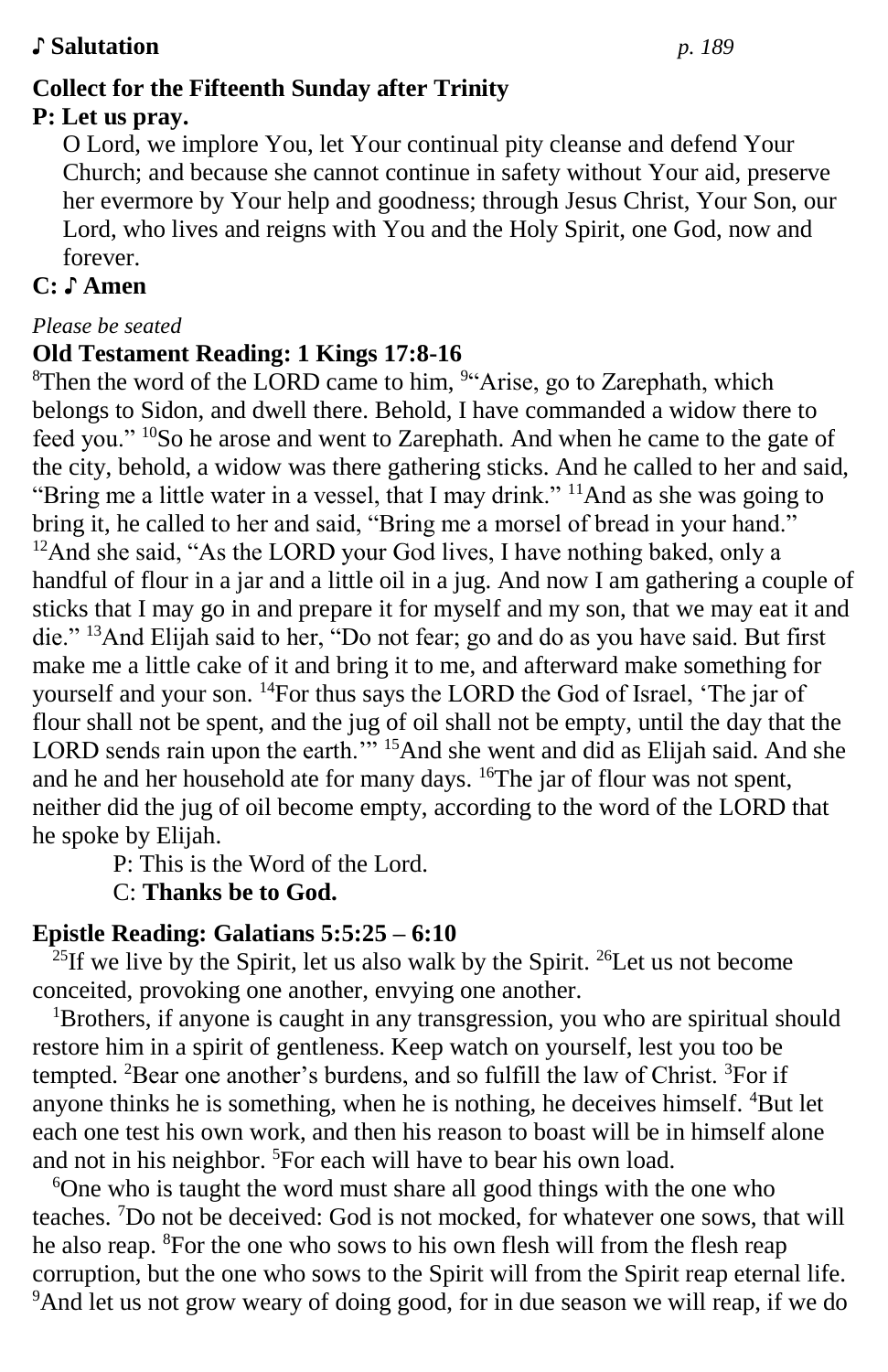not give up. <sup>10</sup>So then, as we have opportunity, let us do good to everyone, and especially to those who are of the household of faith.

P: This is the Word of the Lord.

C: **Thanks be to God.**

*Please stand*

 **C: ♪** *Alleluia. Alleluia. Alleluia.*

 **Holy Gospel: Matthew 6:24-34**

P: The Holy Gospel according to St. Matthew, the sixth chapter.

C: *♪ Glory be to Thee, O Lord.*

 $24$ [Jesus said:] "No one can serve two masters, for either he will hate the one and love the other, or he will be devoted to the one and despise the other. You cannot serve God and money.

<sup>25"</sup>Therefore I tell you, do not be anxious about your life, what you will eat or what you will drink, nor about your body, what you will put on. Is not life more than food, and the body more than clothing? <sup>26</sup>Look at the birds of the air: they neither sow nor reap nor gather into barns, and yet your heavenly Father feeds them. Are you not of more value than they?  $27$ And which of you by being anxious can add a single hour to his span of life?  $28$ And why are you anxious about clothing? Consider the lilies of the field, how they grow: they neither toil nor spin, <sup>29</sup>yet I tell you, even Solomon in all his glory was not arrayed like one of these.  $30$ But if God so clothes the grass of the field, which today is alive and tomorrow is thrown into the oven, will he not much more clothe you, O you of little faith? <sup>31</sup>Therefore do not be anxious, saying, 'What shall we eat?' or 'What shall we drink?' or 'What shall we wear?' <sup>32</sup>For the Gentiles seek after all these things, and your heavenly Father knows that you need them all. <sup>33</sup>But seek first the kingdom of God and his righteousness, and all these things will be added to you.

<sup>34"</sup>Therefore do not be anxious about tomorrow, for tomorrow will be anxious for itself. Sufficient for the day is its own trouble.

P: This is the Gospel of the Lord.

C: ♪ **Praise be to Thee, O Christ.**

**Nicene Creed** *p. 191*

*Please be seated*

**Hymn of the Day LSB #683** *Jesus, Thy Boundless Love to Me (September 2021 Hymn of the Month) stz 1 & 2* **–** *choir stz 3 & 4 – congregation*

| <b>Sermon</b> | Text: Matthew 6:24-34                            |
|---------------|--------------------------------------------------|
|               | Title: " <i>The Jesus Diet</i> "                 |
|               | Theme: LEARN WITH THE LILIES, OH YE OF LITTLE    |
|               | <b>FAITH, AND ALL THESE THINGS WILL BE ADDED</b> |
|               | UNTO YOU.                                        |

*Please stand*